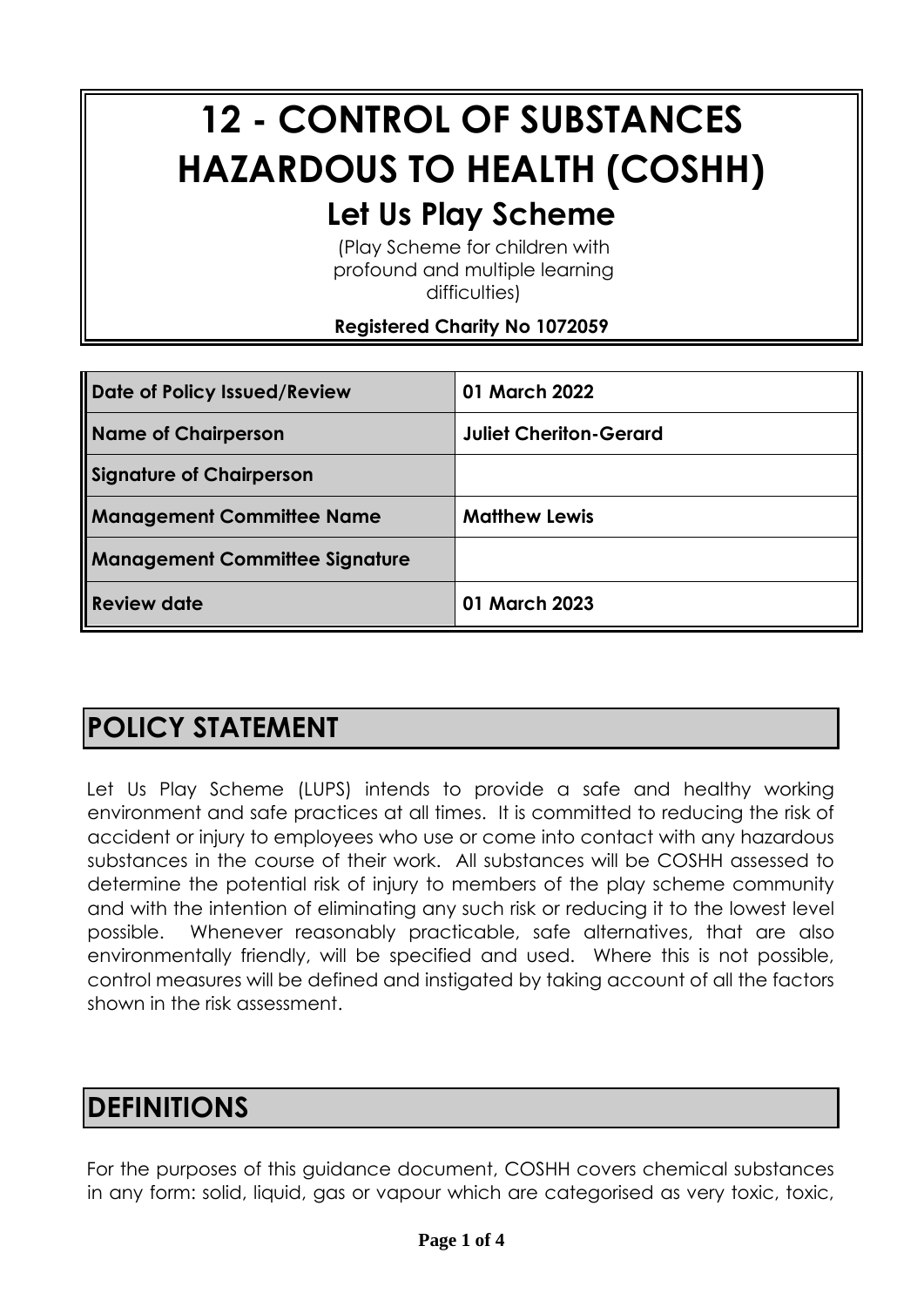harmful, corrosive or irritant in the Chemicals (Hazard Information and Packaging for Supply) Regulations 2009 (CHIP). Dusts which are either inhalable or respirable, have a Workplace Exposure Limit (WEL) or are categorised as very toxic, toxic, harmful, corrosive or irritant. Also, biological agents that can cause infection, allergy, toxicity or create a hazard to human health. Bodily fluids and any other substance used at work that could be harmful to human health e.g. pesticides and medicines.

# **ROLES**

The Senior Management Team is responsible for implementing this procedure. Assistance may be sought from the school's Site Manager.

# **GUIDANCE**

- All potential hazards substances will be assessed.
- Data sheets will be collated for all products.
- Those designated as hazardous will be risk assessed using the risk assessment template.
- Data sheets and risk assessments will be filed alphabetically in five risk assessment folders kept in the site managers office
- All staff are entitled and encouraged to consult these folders.
- The folders cover Cleaning products, Medical and Hygiene Products, Admin and Curriculum Materials and Building Materials.
- Advice for staff arising from the risk assessment will be listed on the indexes to these folders.
- The indexes will be distributed to the play scheme teams to be filed in the Health and Safety Folder. Staff should look up a product before use to see if there are any recommendations.
- If personal protective equipment (PPE) or clothing is recommended it must be used.
- Staff will be asked to sign to say they have read this guidance document and are aware of the content.
- Staff should not use in the play scheme any product that we do not hold a Data Safety Sheet for. This is because we need to know the first aid recommendations for the product.
- LUPS should where possible utilise products that St Francis School and Heathfield School have Data Safety Sheets for.
- Products sent in by parents for the exclusive use of their child will be accepted but must be kept secure from other children by staff.
- Parents should label the product on arrival at the play scheme.
- Staff are responsible for the secure storage of their own products.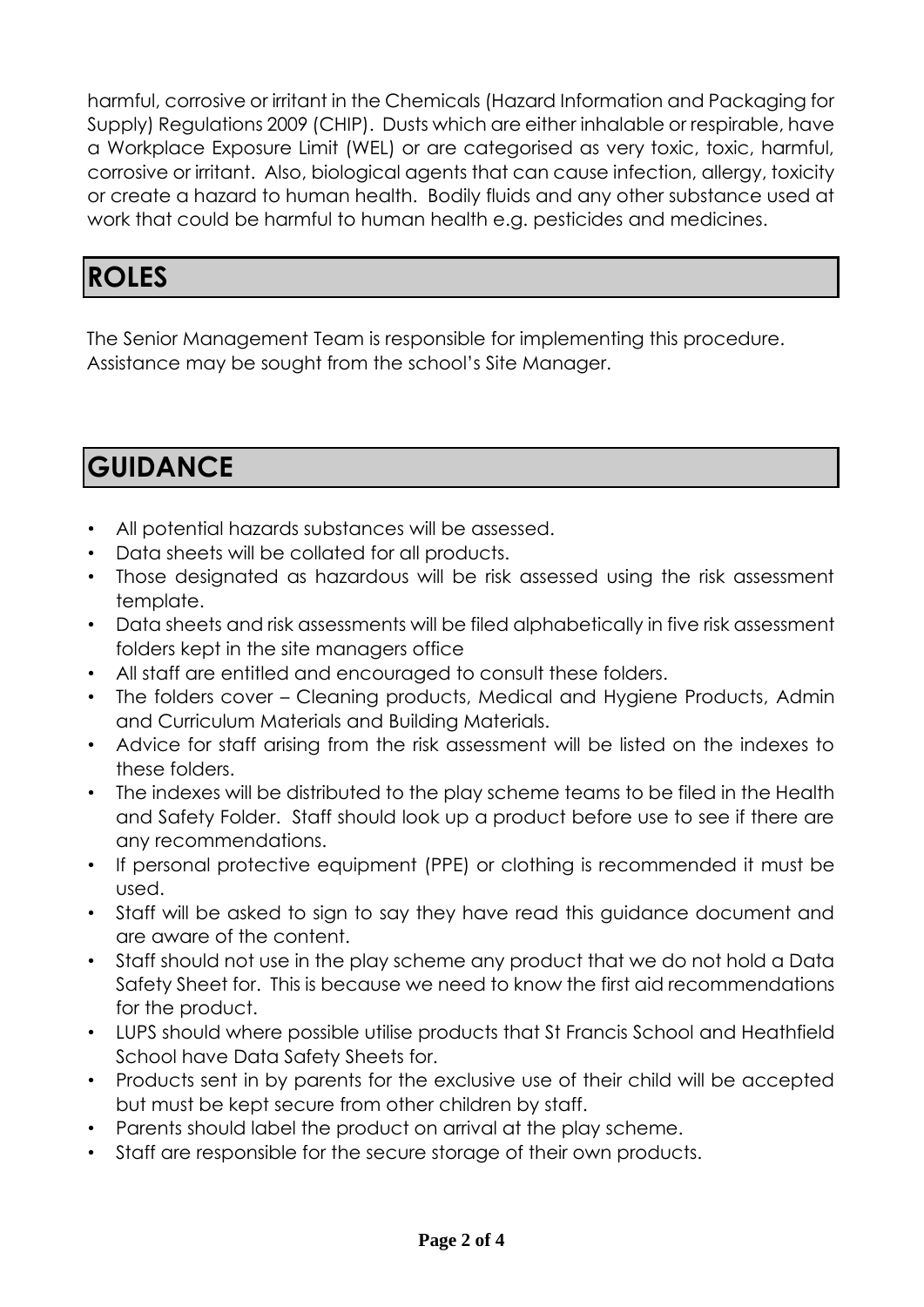### **RISK ASSESSMENT**

The Senior Management Team will liaise closely with St Francis / Heathfield School to ensure a detailed COSHH risk assessment is carried out on all activities that involve the use of substances at work.

The risk assessment template used is a composite of the County template and the Children's Services template.

A COSHH assessment will need to identify the following:

- The hazardous substances or substances for assessment.
- The people at risk
- Any potential health risks caused by the substance(s), by any products that may be produced or by mixing together more than one substance.
- The routes of exposure to a substance, e.g. through the skin (absorption), by inhalation (respiration), by mouth (ingestion), by piercing (inoculation).
- The length and level of potential exposures to a substance.
- The process or work activity being assessed.
- When risk assessments are reviewed all key staff should be fully involved in the process. Further risk assessments should be carried out by a competent person whenever new tasks or activities are identified and in response to changes in work practices, use of new equipment or following incidents. All control measures should be communicated to staff.
- The best control measure is one where the hazardous substance is eliminated completely or where a workable alternative is adopted that minimises risk to its lowest level.

If PPE is specified as a control measure, it must be made freely available to staff, kept in good condition and replaced as necessary.

Copies of all COSHH risk assessments should be kept available for inspection for a minimum of 6 years to satisfy legal requirements.

#### **INFORMATION & TRAINING**

During induction staff will be made aware of COSHH regulations and how they apply to their job role.

Employees who will regularly work with hazardous substances as part of their employment will receive training in safer techniques as part of their induction process. Subsequently, regular refresher training will be given to all members of staff.